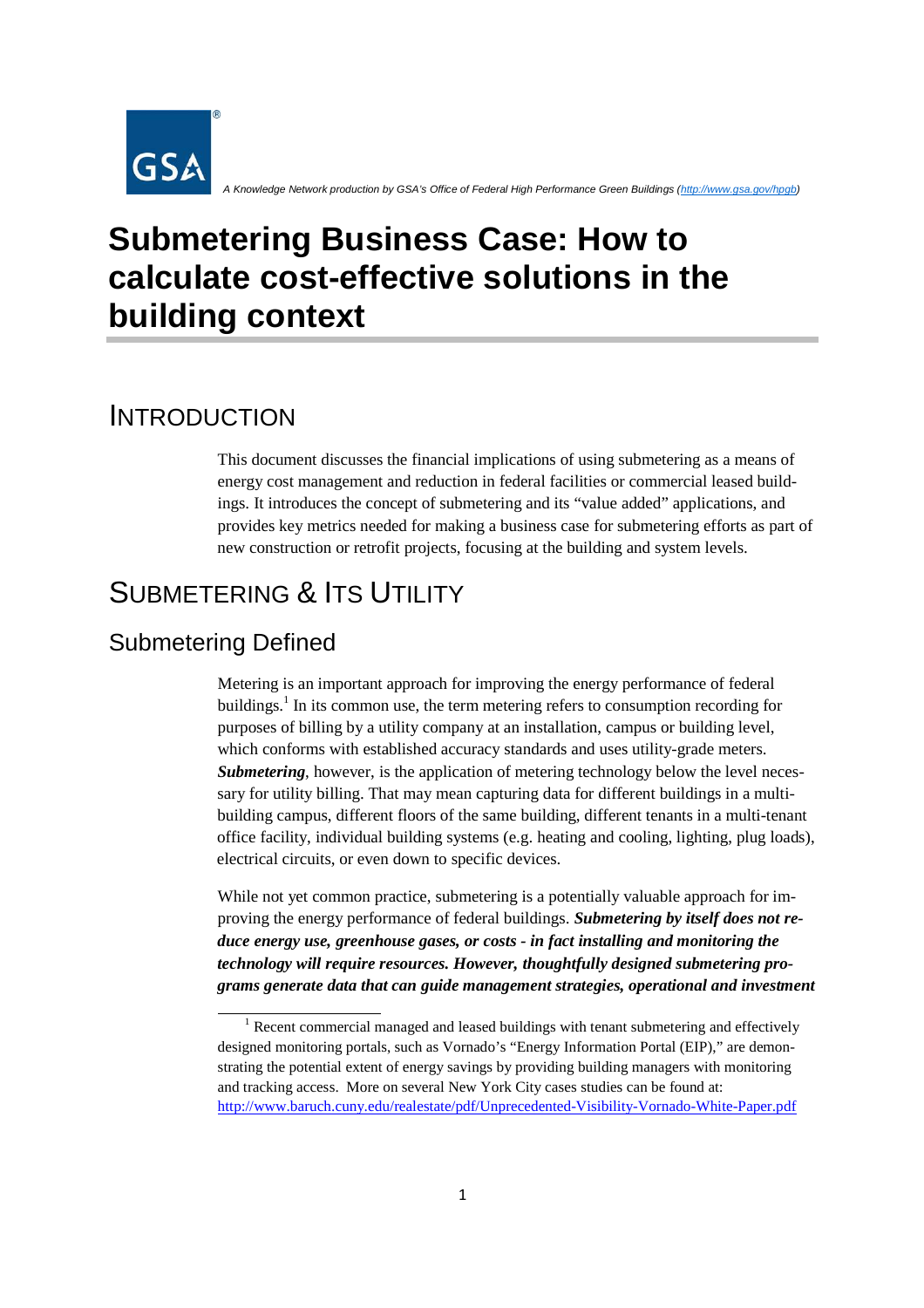*decisions, and tenant interaction that ultimately results in significant energy-reduction*  benefits, whether in federal facilities or commercial leased buildings.<sup>2,3</sup> In the following section, we further discuss the potential benefits of a submetering program.

#### Utility of a Submetering Program

Applying submetering to the building, system, tenant, circuit, or device levels can provide building utility bill, operations & maintenance, and problem solving value-add at various levels and costs. The value and effectiveness of any submetering effort will depend on its purpose, goals, design, and implementation. Table 4 provides a summary of where submetering can add value, at what level, and to what end and purpose.

| Value Add                                         | Application Level(s)     | <b>Primary Use</b>         |
|---------------------------------------------------|--------------------------|----------------------------|
| Energy procurement and billing                    | Building;                | Management                 |
| Baselining and optimizing building<br>performance | Building; System;        | Management;<br>Diagnostic; |
| Project measurement and verification<br>(M&V)     | System; Circuit;         | Management;<br>Diagnostic; |
| Equipment and Plug-load diagnostic                | Tenant; Circuit; Device; | Diagnostic;<br>Research;   |
| Occupant awareness and behavior<br>change         | Tenant; Circuit; Device; | Diagnostic;<br>Research;   |

*Table 1. Submetering Value Add, Application Level(s) and Primary Use* 

Submetering programs can offer significant opportunities but likewise need to be keenly focused, purposeful, and sensitive to the return on investment (ROI) of the project. To analyze the estimated return on investment of a submetering program, the estimated savings potential of the project will need to be determined. Below, we discuss the estimated savings potential of a submetering program applied at the building level.

#### Estimated Submetering Savings Potential

As submetering is not common practice within the federal government, there is a lack of metering data below the building level. This makes it challenging for building and energy managers to estimate the potential energy cost savings of a submetering program or build a convincing business case. However, recent industry research has found that an effective submetering program can generate energy savings of as much as 21 percent in a leased

<sup>&</sup>lt;sup>2</sup> FEMP, "Air Force Base Sees Energy Savings Take Off After Installing Submeters," FEMP Focus, November 2001.

<sup>&</sup>lt;sup>3</sup> Paciorek et al., Vornado's Energy Information Portal, Unprecedented Visibility, Steven L. Newman Real Estate Institute, Baruch College, CUNY, Fall 2010. http://www.baruch.cuny.edu/realestate/pdf/Unprecedented-Visibility-Vornado-White-Paper.pdf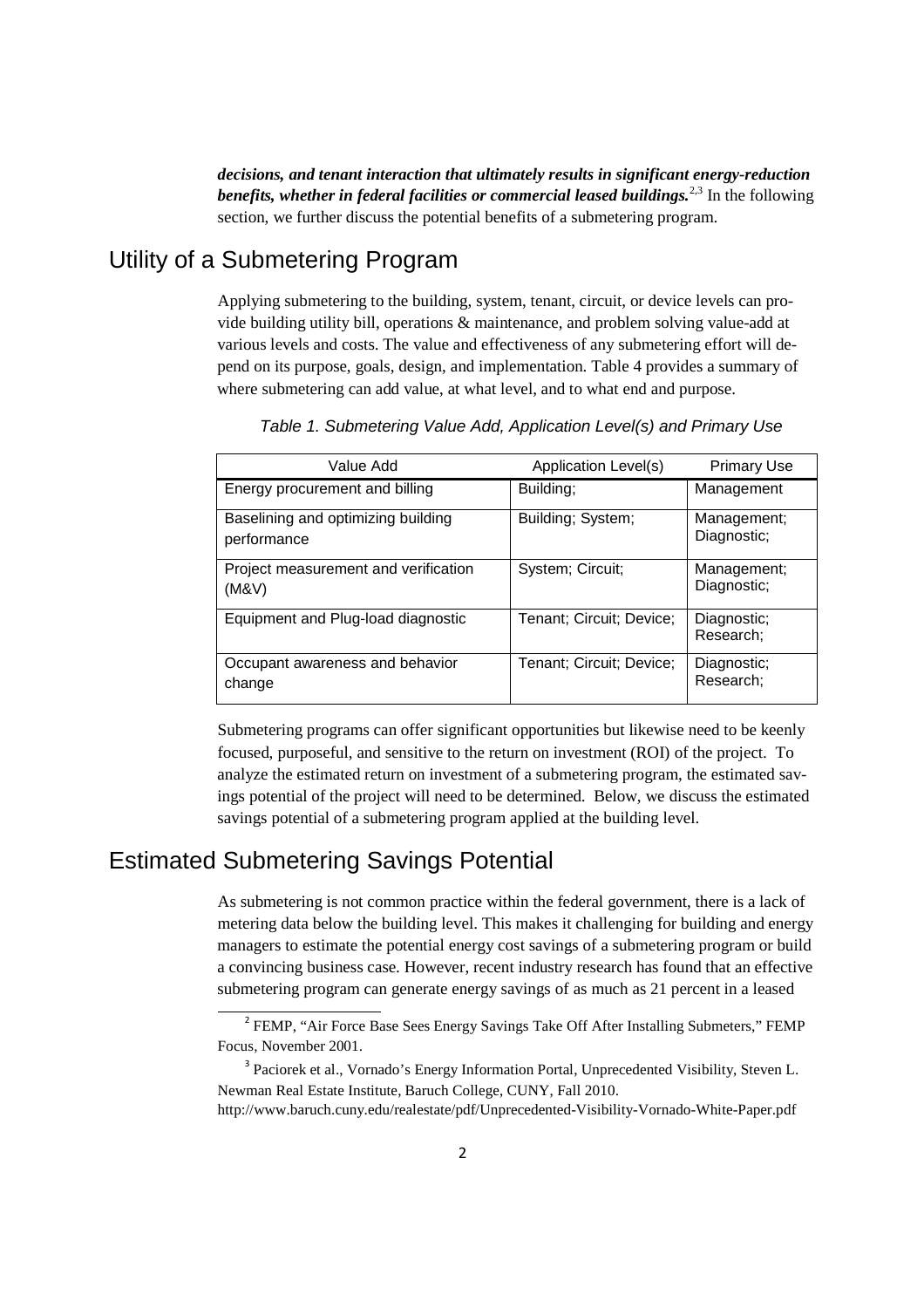building space. 4 Table 2 provides a range of estimated metering savings at the building level.

| Action                         | <b>Observed Savings</b>                                                                                                                              |  |
|--------------------------------|------------------------------------------------------------------------------------------------------------------------------------------------------|--|
| Installation of meters         | $0 - 2\%$                                                                                                                                            |  |
|                                | Initial impact, but savings will not persist                                                                                                         |  |
| Bill allocation only           | $2.5 - 5\%$                                                                                                                                          |  |
|                                | Improved occupant awareness                                                                                                                          |  |
| Building tune-up and load man- | $5 - 15%$                                                                                                                                            |  |
| agement                        | Improved awareness, identification of simple<br>operations and maintenance improvements,<br>and managing demand loads per electric rate<br>schedules |  |
| Ongoing commissioning          | $15 - 45%$                                                                                                                                           |  |
|                                | Improved awareness, ongoing identification of<br>simple operations and maintenance improve-<br>ments, and continuing management attention            |  |

*Table 2. Table of Estimated Metering Savings (DOE 2006)* 

It is important to reiterate that metering *by itself* does not reduce energy use, GHG's or costs – installing and monitoring this technology will require resources. However, purposeful and carefully planned submetering programs generate data that can guide management strategies, investment, and operational decisions that ultimately bring about energy reduction benefits.

Until more meters are installed in federal buildings and experience can provide agencies with better business case examples of the real-world energy savings, energy managers should be conservative in their energy sav-

ings expectations and ROI estimations.

# MAKING THE CASE FOR Macy's "Race to Erase Waste" SUBMETERING INVESTMENT **reinvigorate** associates to con-

In making the business case for a tion of their 500,000-square foot submetering effort, energy managers must tenant space in New York City. first estimate its cost effectiveness. To assist Macy's estimates that the efforts from this initiative resulted in an in doing so, below we discuss three common methods for determining cost-<br>less than their aggregated monthly effectiveness: simple payback period, net estimate, which was recognized as present value, and internal rate of return. a credit to Macy's account from

serve energy, used submetering data to track the energy consumpactual electrical expense \$70,000 The *Guide to Energy Management* states the landlord (Vornado) on their<br>2009 utility reconciliation reconciliation (Paciorek 2010).

<sup>4</sup> CBRE Study, [TBD]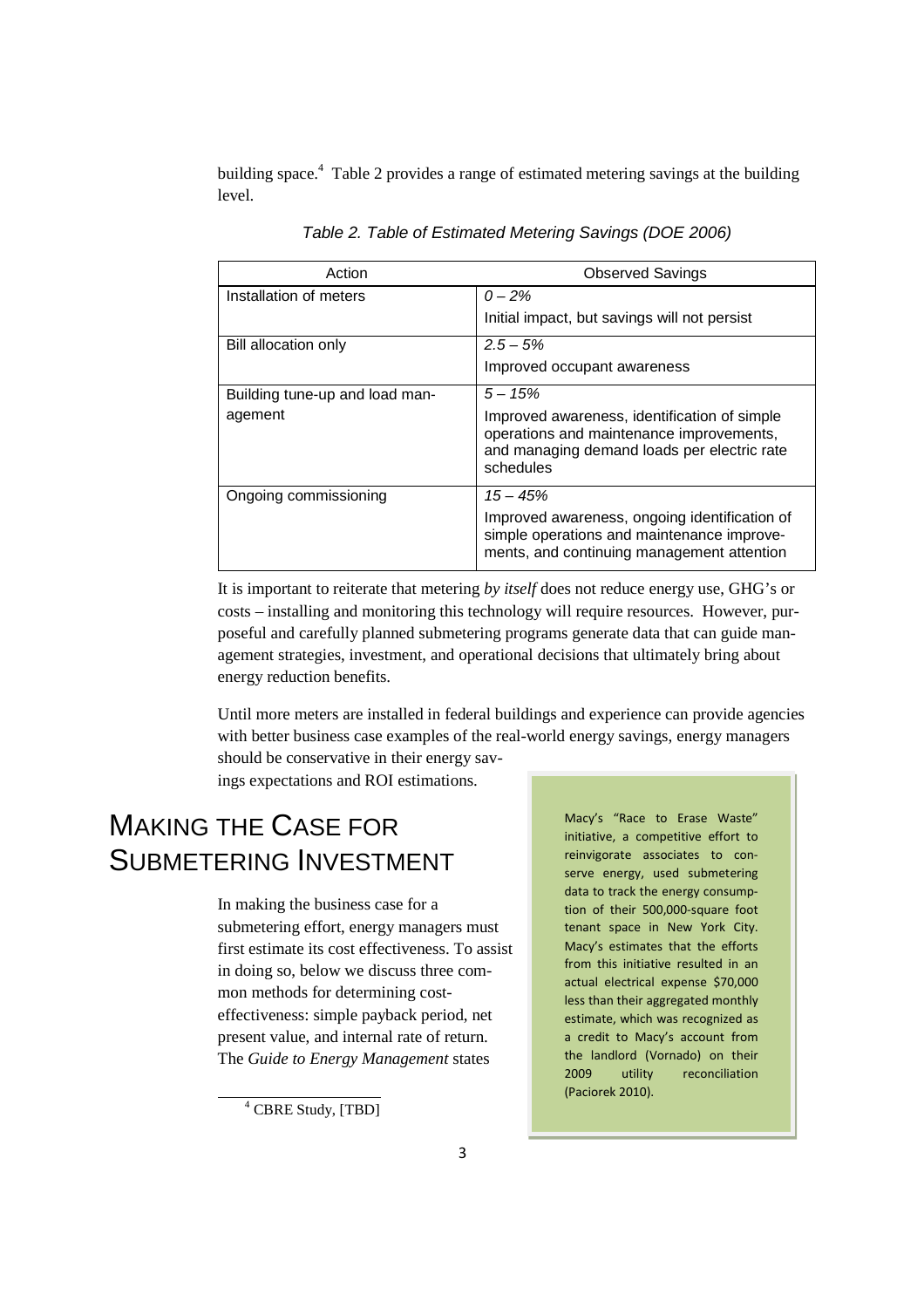that "the primary criterion mandated for assessing the effectiveness of energy conservation investments in federal buildings is the minimization of life cycle costs." To that end, the latter two of the three methodologies account for the lifecycle cost (LCC) of submetering (i.e. total cost of purchasing and operating over entire lifespan of submetering system) and the time value of money.

#### Simple Payback Period (SPP)

*Simple Payback Period (SPP)* is one of the most commonly used cost analysis methodologies. It should be an energy manager's first step in considering the cost-effectiveness of a potential submetering program. The SPP determines the number of years required to recover an initial investment through project returns. The formula is:

SPP = (Initial Cost)/ (Annual Savings)

For example, assume an electrical metering system has an initial (installed)<sup>5</sup> cost of \$5,000, an estimated energy savings of \$1,250 per year, and a maintenance cost of \$250 per year. The system's net annual savings is  $$1,000 (= $1,250 - 250)$ . Therefore, its SPP would be 5 years (= \$5,000/ \$1,000 per year).

Another application utilizing SPP would be to *target a desired payback period and use that information to determine the minimum annual utility bill for a cost-effective meter installation*. For example, consider the following assumptions for an electrical metering system being installed at the building level:

- 1. An electrical metering system has installed costs of \$5,000 per meter (assume one meter)
- 2. Monthly cost per meter is \$25, which includes metering operations, maintenance, data collection, storage and analysis.
- 3. Building-level electrical meter data analysis will save 2% of current annual electricity consumption.
- 4. Desired SPP is 10 years or less.

With these assumptions in mind, the minimum annual electric bill for this meter installation to be considered cost-effective can be calculated as:



<sup>5</sup> Installed costs of a submetering program will include hardware (e.g. meter purchase costs, ancillary devices, communications module, etc) and labor (e.g. crew, planning and prep time, operational testing, etc).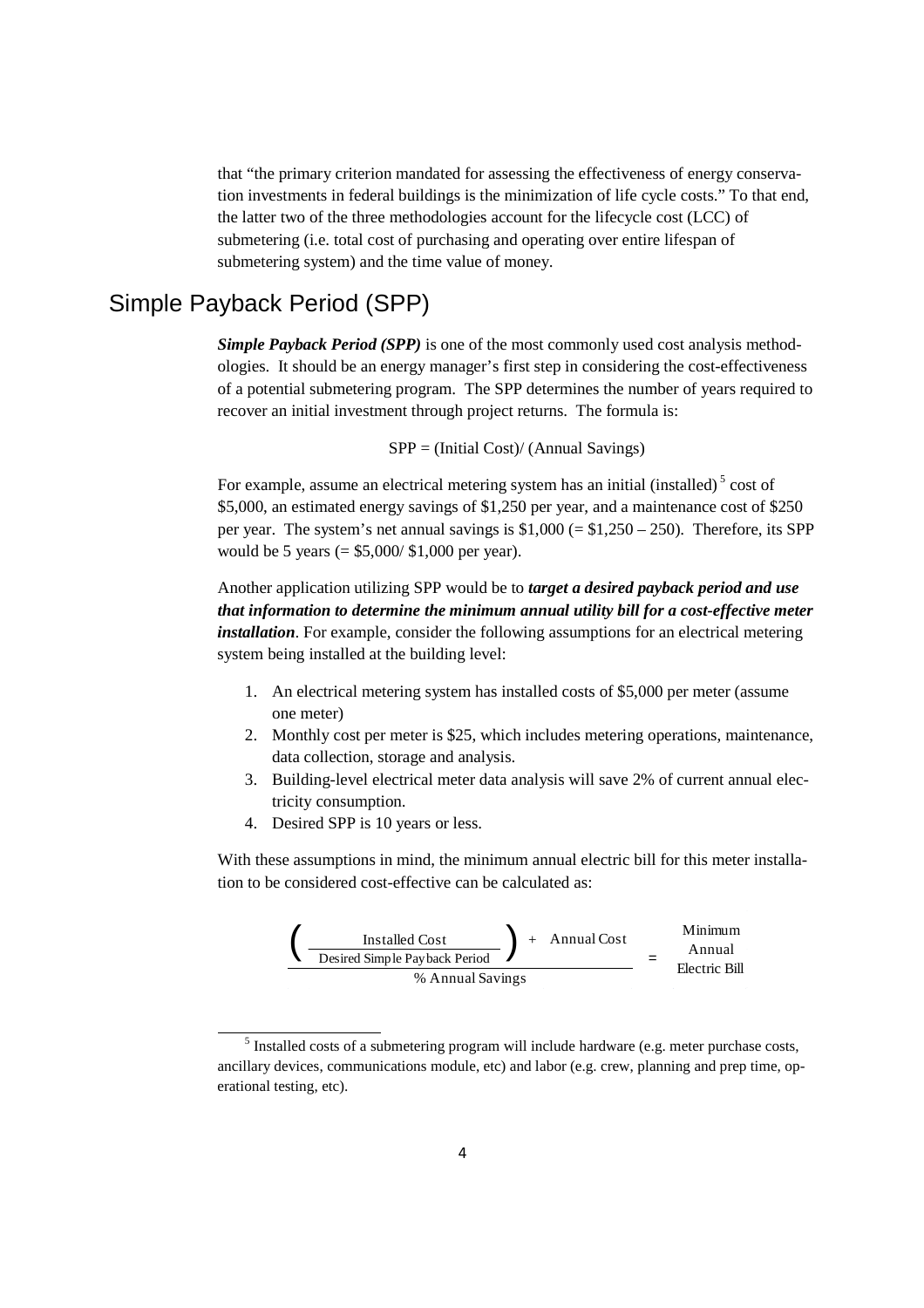$=[ ($5000 / 10 \text{ yrs}) + ($25 \text{ per month} * 12 \text{ months per yr})] / (0.02) = $40,000$ 

Given the stated assumptions, it would be economically feasible to meter a building with an annual electric bill over \$40,000 to achieve a 10 year simple payback period. It meets the SPP criteria identified by EPAct 1992 §152 for energy conservation investments.

The advantage of the SPP cost-effective analysis is the fact that it is simple and easily understood. It will provide a rough measure for evaluating a project's risk and financial viability. *However, this calculation does not consider the time value of money, nor does it consider any costs or benefits beyond the given payback period. The following two* cost analysis methodologies account for these considerations and can offer deeper insight into the financial implications of a submetering investment. After performing SPP, these two methodologies are best practices currently used to vet energy conservation investments and used when making the business case for capital investment.

#### Net Present Value (NPV)

*Net Present Value (NPV)* is the difference between the present value of an investment's future net cash flows and the initial investment. This calculation offers a present-day look at the value of the expected future net cash flows (e.g. operating and maintenance costs, savings) of a project. A project may be considered cost-effective if its NPV is greater than zero. The formula for NPV is:

$$
NPV = \sum_{t=0}^{N} \frac{Rt}{(1+i)^{\Delta}t}
$$
 
$$
\frac{Where:}{N = \text{total number of periods}}
$$
  
  $t = \text{time period of the cash flow}$   
  $i = \text{discount rate}$   
  $Rt = \text{net cashflow at time } t$ 

Drawing on the first example we used of a SPP calculation, assume an electrical submetering system had an initial cost of \$5,000 and a net annual savings of \$1,000 per year for 10 years. In this example, we make an additional assumption that the organization's discount rate<sup>6</sup> is 10%. Given these assumptions, the NPV of this same submetering project may be calculated as follows:

<sup>6</sup> Discount rates are often organization-specific and may be supplied by the accounting department. They serve as a standard value for the organization to evaluate investments. The discount rate may also be known as the Minimum Attractive Rate of Return (MARR). Since 1992, the Office of Management and Budget (OMB) has recommended rates for two basic types of discount rates: (1) a real discount rate of 7 percent for public investment and regulatory analyses; and (2) a discount rate for cost-effectiveness, lease-purchase, and related analyses, which are updated annually based on interest rates on Treasury Notes and Bonds with maturities ranging from 3 to 30 years. The rate used may be either nominal or real, depending on how benefits and costs are measured. Rates in 2012 ranged from 0 to 3.8 percent.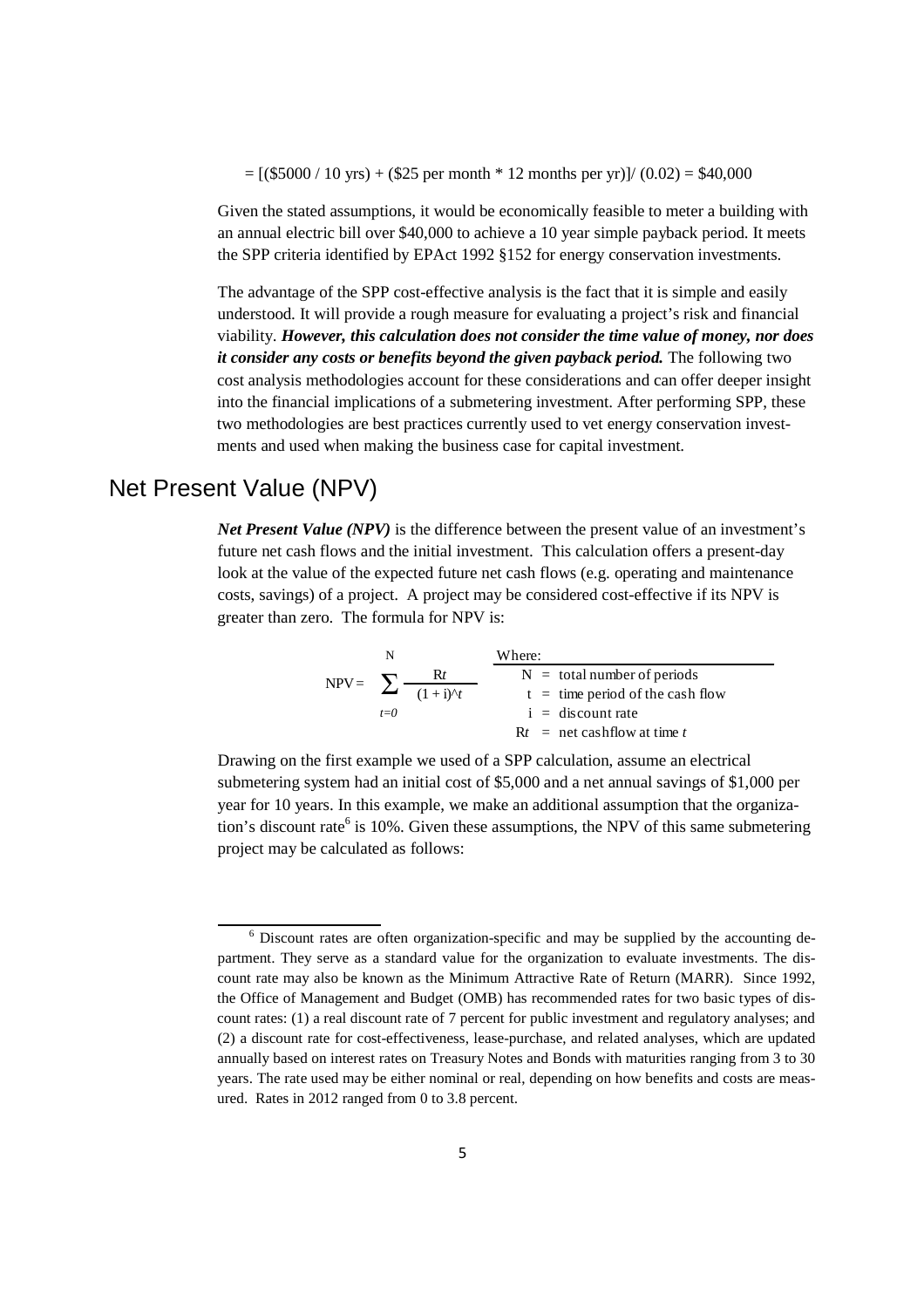|                                 | 10                                       | 2) | 10                                               |  |  |  |
|---------------------------------|------------------------------------------|----|--------------------------------------------------|--|--|--|
|                                 | NPV= R0 + $\sum \frac{Rt}{(1+0.10)^{t}}$ |    | NPV= -\$5,000 + $\sum \frac{$1,000t}{(1.10)^5t}$ |  |  |  |
|                                 |                                          |    |                                                  |  |  |  |
|                                 | $t=1$                                    |    | $t=1$                                            |  |  |  |
| $R0 =$ initial investment       |                                          |    |                                                  |  |  |  |
|                                 |                                          |    |                                                  |  |  |  |
| $NPV = -\$5000 + \$6,145$<br>3) |                                          |    |                                                  |  |  |  |
| \$1,145<br>$=$                  |                                          |    |                                                  |  |  |  |

In the SPP calculation, it was determined that this project would pay for itself in 5 years. *The NPV calculation reveals that this submetering system would not only be costeffective but that it would ultimately add monetary value to the organization* (i.e. its NPV is greater than zero). A project with a NPV less than zero should not be considered cost-effective because it would represent a financial loss to the organization (i.e. its initial investment exceeds the present value of its future cash flows). If a project's NPV is equal to zero, further analysis will be required to determine its viability because it is financially indifferent.

Finally, it can be worthwhile to conduct a subsequent *sensitivity analysis* on NPV calculation results. A sensitivity analysis will offer insight into how the project's NPV will change based on marginal changes in assumptions (e.g. discount rate, estimated annual savings, periods of cash flow, etc). For instance, using the above example, if the project's net annual savings were expected to be \$750 instead of \$1,000, its NPV would be  $$392 (= $5,000 + $4,608)$ . This relatively small change in the net annual savings assumption would render the project uneconomical. This change demonstrates the necessity for sensitivity analyses as part of determining a metering project's cost-effectiveness, particularly where uncertainty exists in the assumptions. As energy managers' calculations will be based on estimated costs and savings, these estimates should be analyzed to determine if their uncertainty will have a pronounced effect on the project's anticipated economic viability.

#### Internal Rate of Return (IRR)

*Internal Rate of Return (IRR)* is the discount rate at which the present value of a project's costs equal the present value of the project's savings (i.e.  $NPV = 0$ ). If the computed IRR for a project is greater than the established discount rate for an organization, the project may be considered cost effective. Mathematically, IRR can be calculated as:

|  |                                         | Where:           |     |                              |
|--|-----------------------------------------|------------------|-----|------------------------------|
|  | $= 0$                                   | N                | $=$ | total number of periods      |
|  | NPV= $\sum \frac{C_n}{(1+r)^{\wedge}n}$ | n                | $=$ | time period of the cash flow |
|  | $n=0$                                   |                  |     | internal rate of return      |
|  |                                         | $\mathfrak{c}_n$ | $=$ | net cashflow at period n     |

Given the complexity of solving for the internal rate of return (r) in this equation, using an economic analysis program, financial calculator, or the MS Excel® formula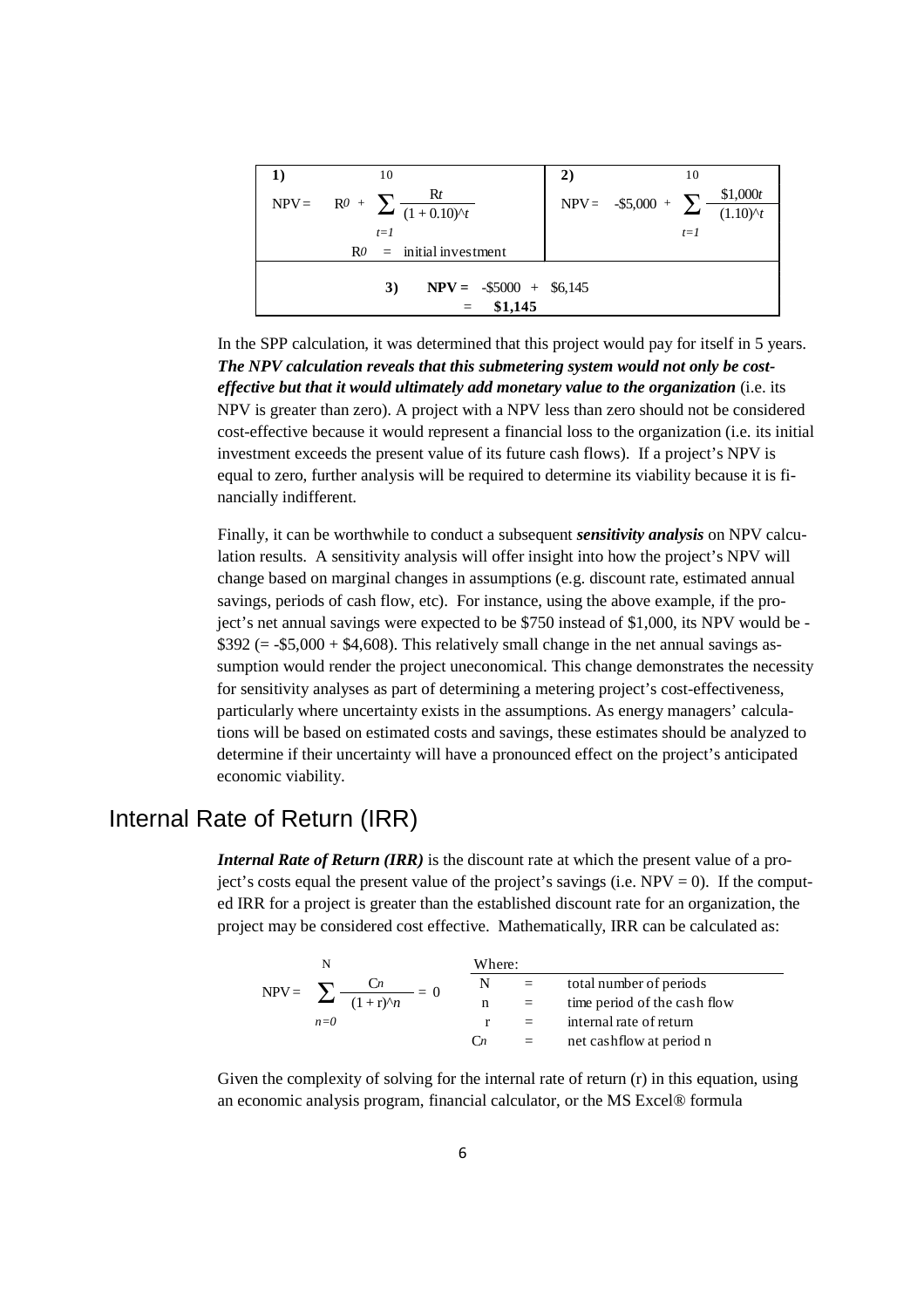*IRR(values, [guess])* to help determine the IRR is a recommended timesaver. Using our previous example of an electrical submetering system project, we assume an initial cost of \$5,000 and a net annual savings of \$1,000 per year for 10 years. Given this, the IRR would be determined in MS Excel® as:

 $=$ IRR(-5000, 1000, 1000...1000) = 15%

As the project's IRR is 15%, which is higher than the organization's 10% discount rate (as stated earlier), it represents a strong business case for funding the investment. Just as in the NPV example, it is recommended that building or energy managers conduct a sen-

sitivity analysis on the results of their IRR calculations as well.

Analyzing the SPP, NPV, and IRR of potential submetering program investments can help provide building and energy managers with a clear understanding of and business case for investing in the program. While each of these methodologies provide a glimpse into the project's costeffectiveness in their own right, when used together, they can provide ever more insight into the project's financial viability and can make a strong business case for (or against) a particular metering program.

### MOVING BEYOND THE FULLY SERVICED LEASE

Tenant agencies in privately owned, fully serviced lease facilities may not have access to en-

Limited Brands occupies over 350,000 square feet of office space in a Vornado-owned property. The real-time energy data provided by the EIP allowed them to make immediate changes to their energy use, including adjusting temperature settings and reducing the number of active HVAC units in the main server room. Limited Brands was able to reduce energy consumption by over 2,000 kWh per day during the weekdays and slightly more during weekends, representing an annual energy avoidance of 730,000 kWh.

ergy consumption data or cost incentives to reduce consumption – in such instances, tenant submetering may be worthwhile. For example, Vornado Realty Trust has successfully utilized tenant submeters and its Energy Information Portal (EIP) to engage its commercial tenants and building managers to realize significant energy and cost savings in some of its New York City properties.<sup>7</sup> While data on federal landlords and tenants is limited, cost effective submetering alternatives may provide new energy and cost saving opportunities moving forward.

<sup>&</sup>lt;sup>7</sup> Paciorek et al., Vornado's Energy Information Portal, Unprecedented Visibility, Steven L. Newman Real Estate Institute, Baruch College, CUNY, Fall 2010. www.baruch.cuny.edu/realestate/pdf/Unprecedented-Visibility-Vornado-White-Paper.pdf